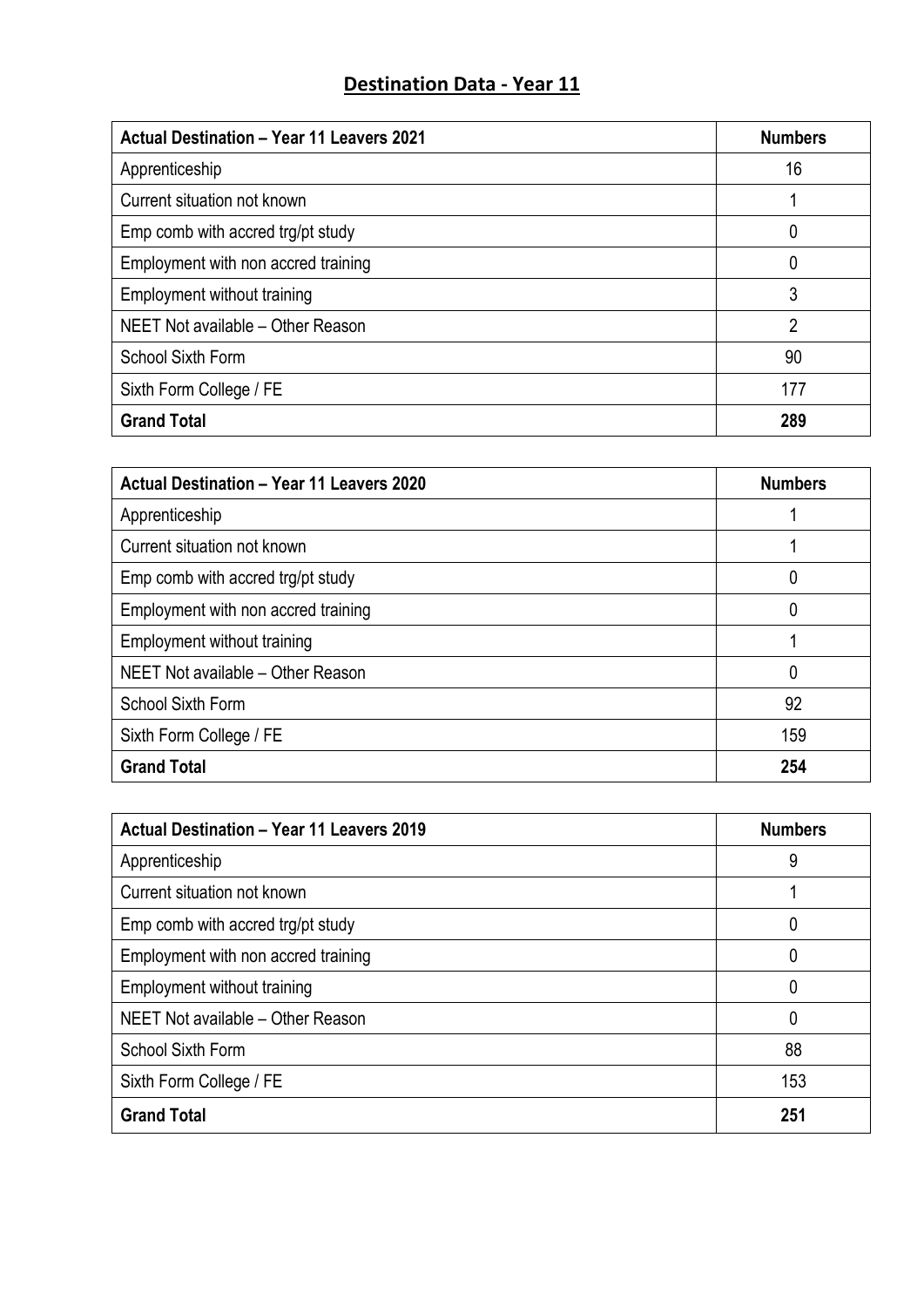## **Destination Data - Year 13**

| <b>Year Leaving</b> | <b>Destination</b> | <b>Numbers</b> |
|---------------------|--------------------|----------------|
| 2021                | <b>Total</b>       | 81             |
|                     | Apprenticeship     | 5              |
|                     | Employment         | 21             |
|                     | Other L3 Provider  | 7              |
|                     | University         | 47             |
|                     | Gap Year           | 1              |
|                     | (into Year 14)     | (2)            |

| <b>Year Leaving</b> | <b>Destination</b> | <b>Numbers</b> |
|---------------------|--------------------|----------------|
| 2020                | <b>Total</b>       | 73             |
|                     | Apprenticeship     | 7              |
|                     | Employment         | 16             |
|                     | Other L3 Provider  | 3              |
|                     | University         | 44             |
|                     | Gap Year           | 1              |
|                     | (into Year 14)     | (2)            |

| <b>Year Leaving</b> | <b>Destination</b> | <b>Numbers</b> |
|---------------------|--------------------|----------------|
| 2019                | <b>Total</b>       | 86             |
|                     | Apprenticeship     | 9              |
|                     | Employment         | 17             |
|                     | Other L3 Provider  | 2              |
|                     | University         | 52             |
|                     | Gap Year           | 1              |
|                     | (into Year 14)     | (5)            |